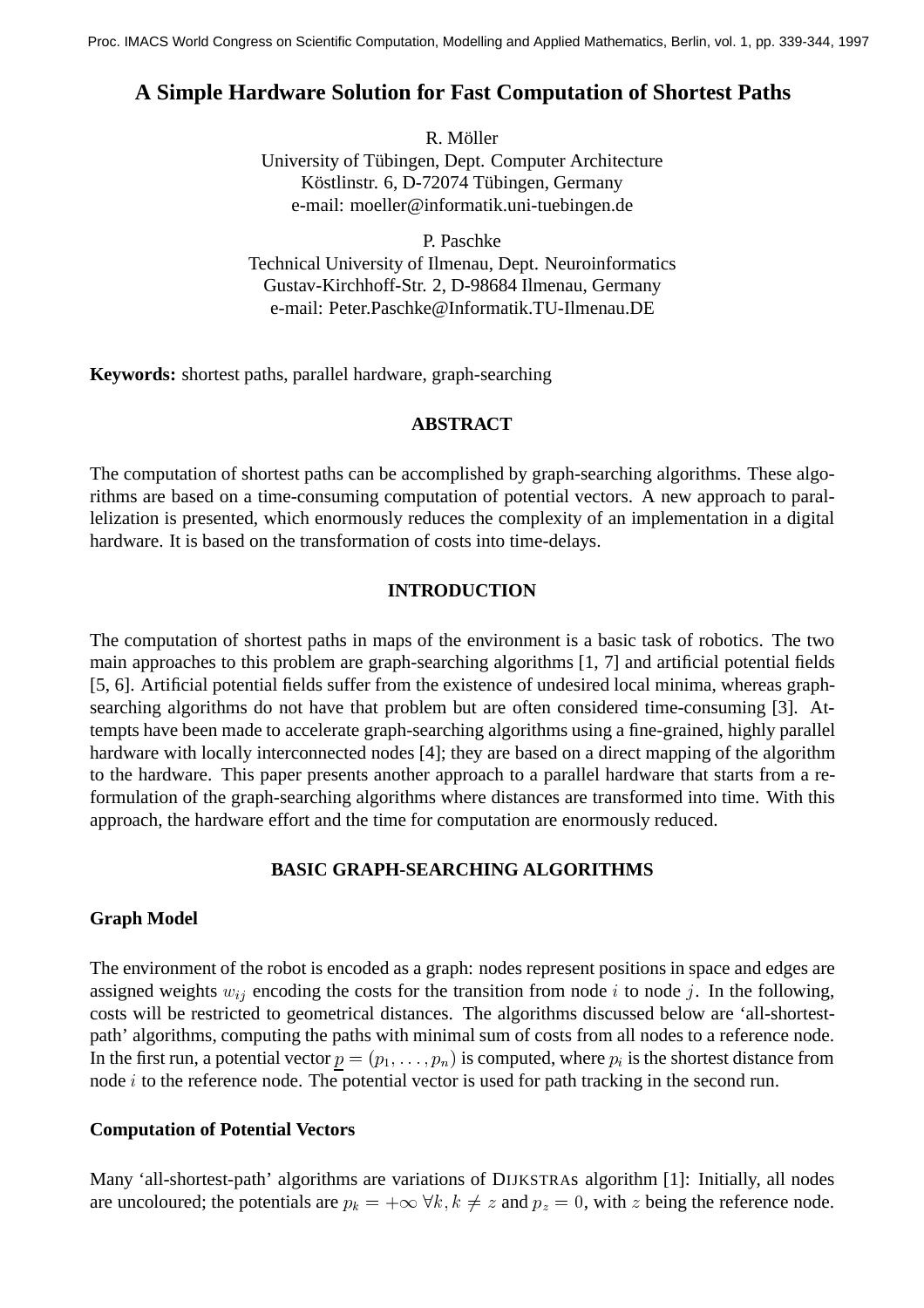Initially, index  $i$  is set to  $z$ .

- 1. Colour node <sup>i</sup>.
- 2. For each uncoloured node j receiving an edge from  $i$ , recompute its potential by

$$
p_j := \min\{p_j, p_i + w_{ij}\}\tag{1}
$$

- 3. From the uncoloured nodes with finite potential select the node  $i$  with minimal potential.
- 4. If there is no such node, stop, otherwise proceed with 1.

For the comparision with the performance of the hardware an improved version of the above method is used. It benefits from a discretization of the weights: the minimum search in step 3 is avoided by a partition into sets of nodes with equal potential. In addition, step 4 is modified, so that the computation is finished at the node representing the initial position. Both the hardware and this improved algorithm compute identical potential vectors, shown in figure 1 (center) for an example from mobile robotics with a grid-like graph (left).



Figure 1: *Left: Example map (256256 nodes). Black: obstacles of the original map, gray: map dilated by roboter size. Center: Potential map (termination at stop node). Gray values encode potentials, black being . Black cross: stop node, white cross: reference node. Right: Gray: nodes with output*  $Y = 0$  *when the stop node was reached. Black: shortest path calculated by sequential backtracking (method by* DREYFUS*).*

#### **Path Tracking**

A sequential tracking procedure like the one proposed by DREYFUS [2] applied to the potential vector provides a shortest path from the initial to the target position: Starting at the node  $i$  encoding the initial or current position, the next node on the path is a node  $j$  sending an edge to  $i$ , for which

$$
p_i = p_j + w_{ji} \tag{2}
$$

is valid. This is repeated until the reference node is reached. For most applications it will be sufficient to compute only the *local* course; in this case, only one or a few steps with equation (2) are executed. For the example map, the resulting path from a complete tracking is drawn in figure 1 (right).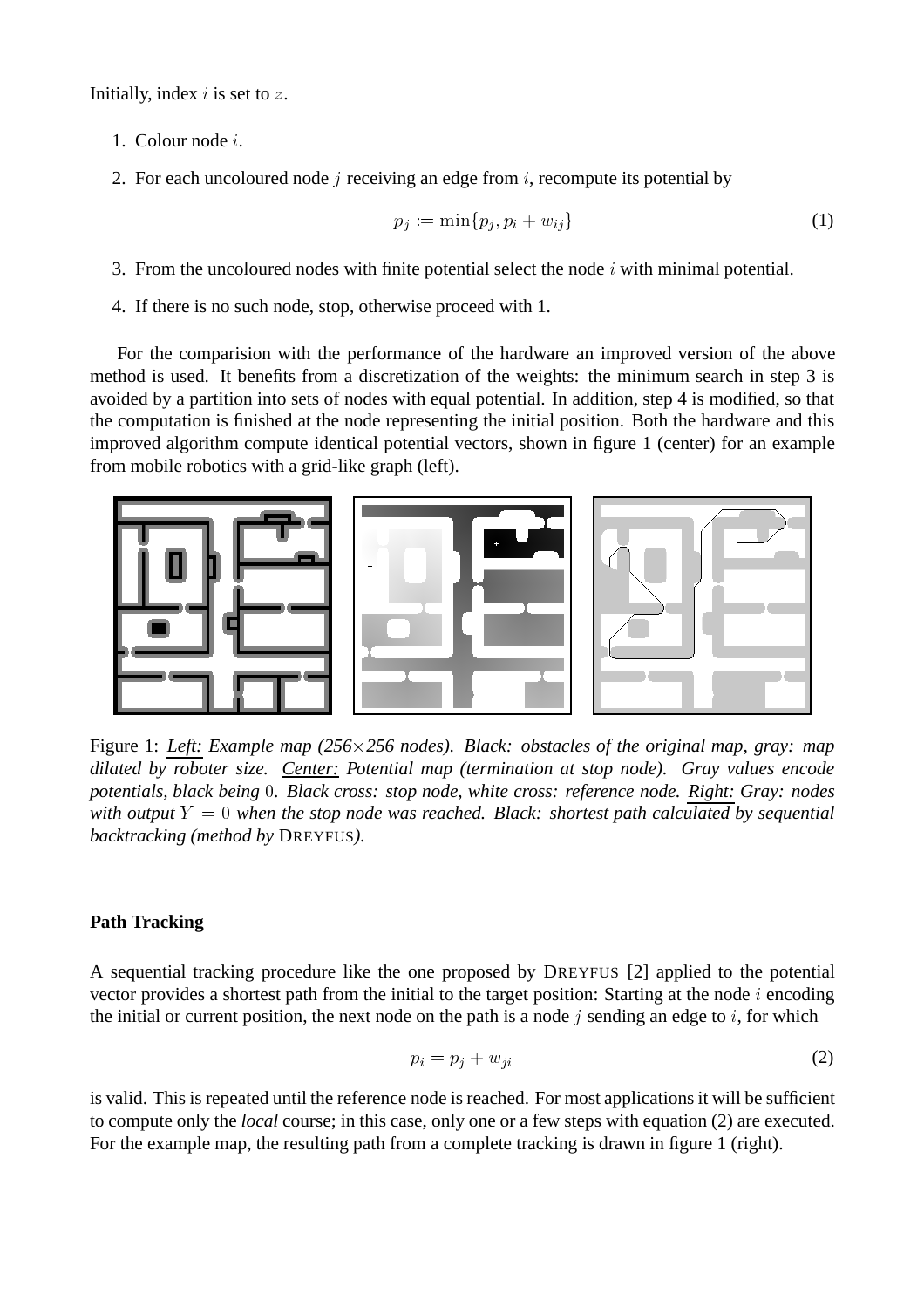### **PRESENT APPROACH TO PARALLEL HARDWARE**

#### **Algorithm**

In [4], another variation of DIJKSTRAs algorithm is presented, which is suited for an implementation of the potential computation (being the time-consuming part of the path-planning) in a fine-grained parallel hardware. Whereas in equation (1) the potential of a node <sup>i</sup> is *distributed* to all nodes receiving edges from i, in this version each node i *gathers* the potentials  $p_i$  of all nodes sending edges to i  $(j \in \Pi_i)$ , adds the corresponding weights  $w_{ji}$ , and updates its own potential  $p_i$ , if the result is below  $p_i$ :

$$
p_i := \min_{j \in \Pi_i} \{ p_i, p_j + w_{ji} \}.
$$
 (3)

j-This computation can be performed for all nodes in parallel, until the potentials converge.

#### **Hardware**

For grid-like graphs, where a node is connected to its immediate 8 neighbours, [4] describes a hardware solution that is an immediate projection of equation (3) into a parallel hardware: each graphnode is assigned a hardware node performing this computation. Therefore, a full parallel computation requires 8 comparators and 8 adders for each node. Furthermore, potentials have to be exchanged between the nodes via parallel lines. This high effort conflicts with the low inherent parallelism of the problem: only the nodes at a wave front spreading from the reference node update their potential, each node usually only once or a few times.

#### **NEW APPROACH TO PARALLEL HARDWARE**

#### **Algorithm**

The approach to parallelization presented here starts from a reformulation of the algorithm: instead of summing up weights using adders, the computation is based on the summation of time-delays proportional to the distances between the nodes. This is much easier to realize in a digital hardware. Starting at the reference node z, a binary wave spreads across the nodes, until the stop node is reached. Between the nodes only a single bit is passed with a delay proportional to the distance. When the wave arrives at a node, the node registers the time elapsed since the wave has been started; this time corresponds to the potential of that node. It is another advantage compared to the algorithm in [4], that the computation can be terminated as soon as a stop node is reached.

#### **Hardware**

In a digital hardware, as shown in figure 2, the measurement of time can be realized by a global counter (Cntr.) and latches (Reg.) in each node. The global counter starts from 0 and is incremented synchronously with the delay elements. As soon as the binary wave arrives at a node, the latch of that node is locked and preserves the current value of the global counter which corresponds to the potential of the node. Nodes that have not been reached when the wave arrived at the stop node should be assigned 'infinite' potential. This can be achieved in a simple way if the computation is continued for one step. The value of the global counter can then be interpreted as infinity.

The hardware benefits from simplifications for the special field of shortest-path problems, namely regular, grid-like graphs and symmetric weights with only three values (between a node and its 4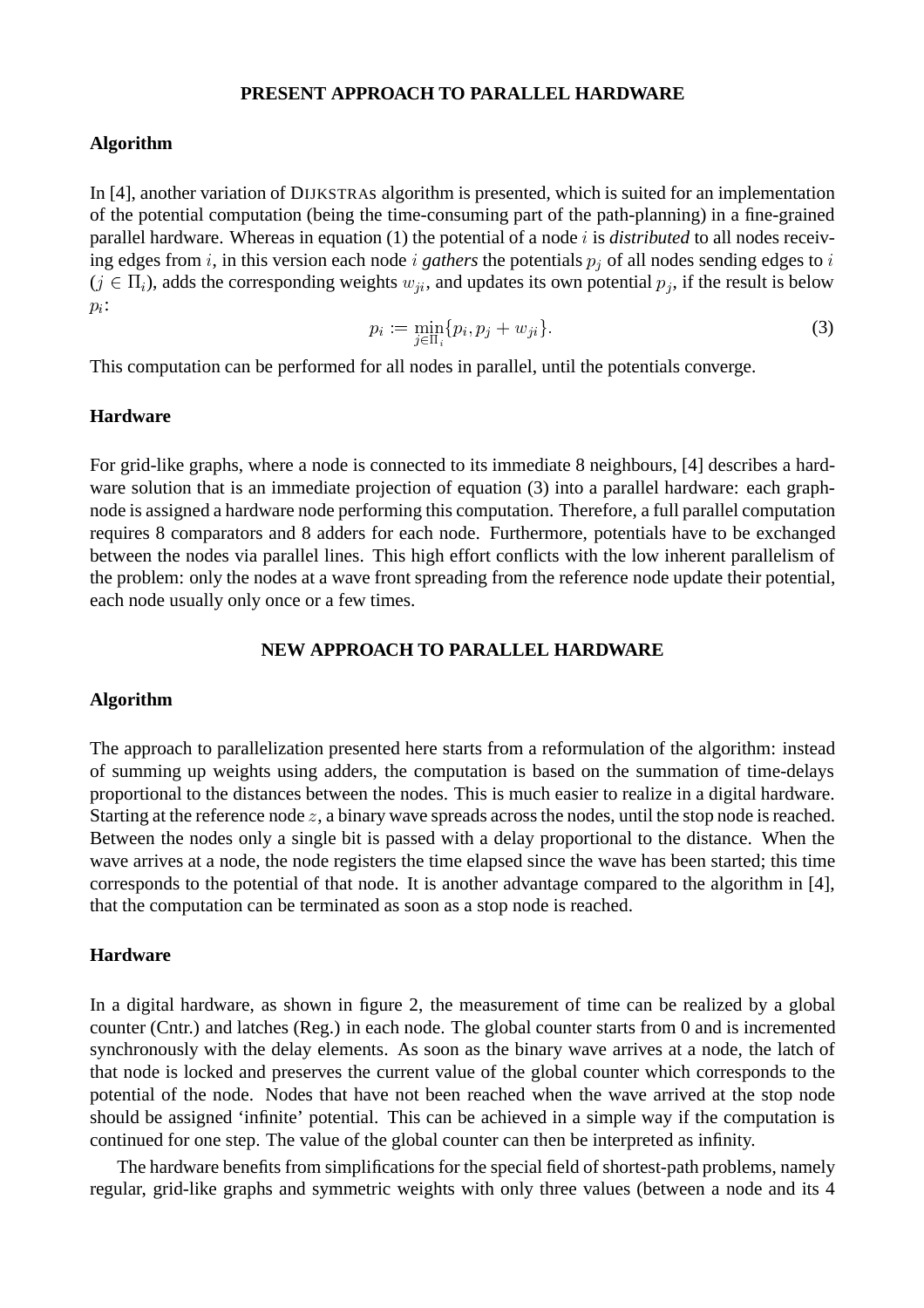

Figure 2: *Circuit of a single node, and global counter (Cntr).*  $Y_N \dots Y_{NW}$  *denote the outputs of neighbouring nodes. F is a 1-bit memory deciding between free space (1) or obstacle (0). At C, the clock signal is fed in, at R the reset signal. Z = 1 identifies a reference node. The output signal of a node is marked by Y. After the latch (Reg) is locked due to Y = 1, P gives the potential of the node.*

orthogonal resp. 4 diagonal neighbours, or infinity, if one of two connected nodes is an obstacle). In a digital hardware, the signal delays have to be integer. The distances 1 and  $\sqrt{2}$  to the 8 immediate neighbours are approximated by time-delays of 2 and 3 cycles in the hardware of figure  $2<sup>1</sup>$ . These delays can be integrated into a single delay line with only 3 D-flip-flops. It is fed by a combined signal of the outputs  $(Y_N \dots Y_{NW})$  of the orthogonal as well as the diagonal neighbours. The end of the delay line is connected to the lock input of the latch.

To encode infinite weights between nodes, it is sufficient to prevent an obstacle node from being stopped and from emitting  $Y = 1$ . For this purpose, between delay line and latch an AND-gate and a one-bit memory F is inserted that suppresses the transmission of the signal 1, if  $F = 0$ , i.e., if the node does not belong to the free space. In a similar way the reference node is encoded: a one-bit memory or signal line Z and an OR-gate will force an output of  $Y = 1$  if  $Z = 1$  and lock the latch — the reference node is clamped to potential 0.

Compared to the hardware described in [4], the complexity of a node is radically reduced: instead of 8 adders and 8 comparators, there are only 3 delay elements, a latch and some logic gates. Furthermore, the signal transmission between the nodes is reduced to a single bit  $(Y)$ .

### **SIMULATIONS**

#### **Shortest Paths**

The hardware of figure 2 has been tested in simulations; all examples presented here relate to a map of the size  $256 \times 256$  nodes. The resulting potential vector is shown in figure 1 (center); this vector is identical to the vector obtained from the improved DIJKSTRA-algorithm. As visible in figure 1 (white areas in the middle picture, gray areas in the right picture), the computation was terminated at the stop node, so some of the free-space nodes in reach are not stopped and therefore carry 'infinite' potential. The path length and, therefore, the potential of the stop node are 1355 cycles, the computation was stopped at cycle 1356. With only 20 MHz assumed as the basic clock, the computation would be

 $1$ This should be a sufficient approximation: the discretization error is small compared to the error resulting from the approximation of the wave-front as an octogon when the 8 immediate neighbours are used.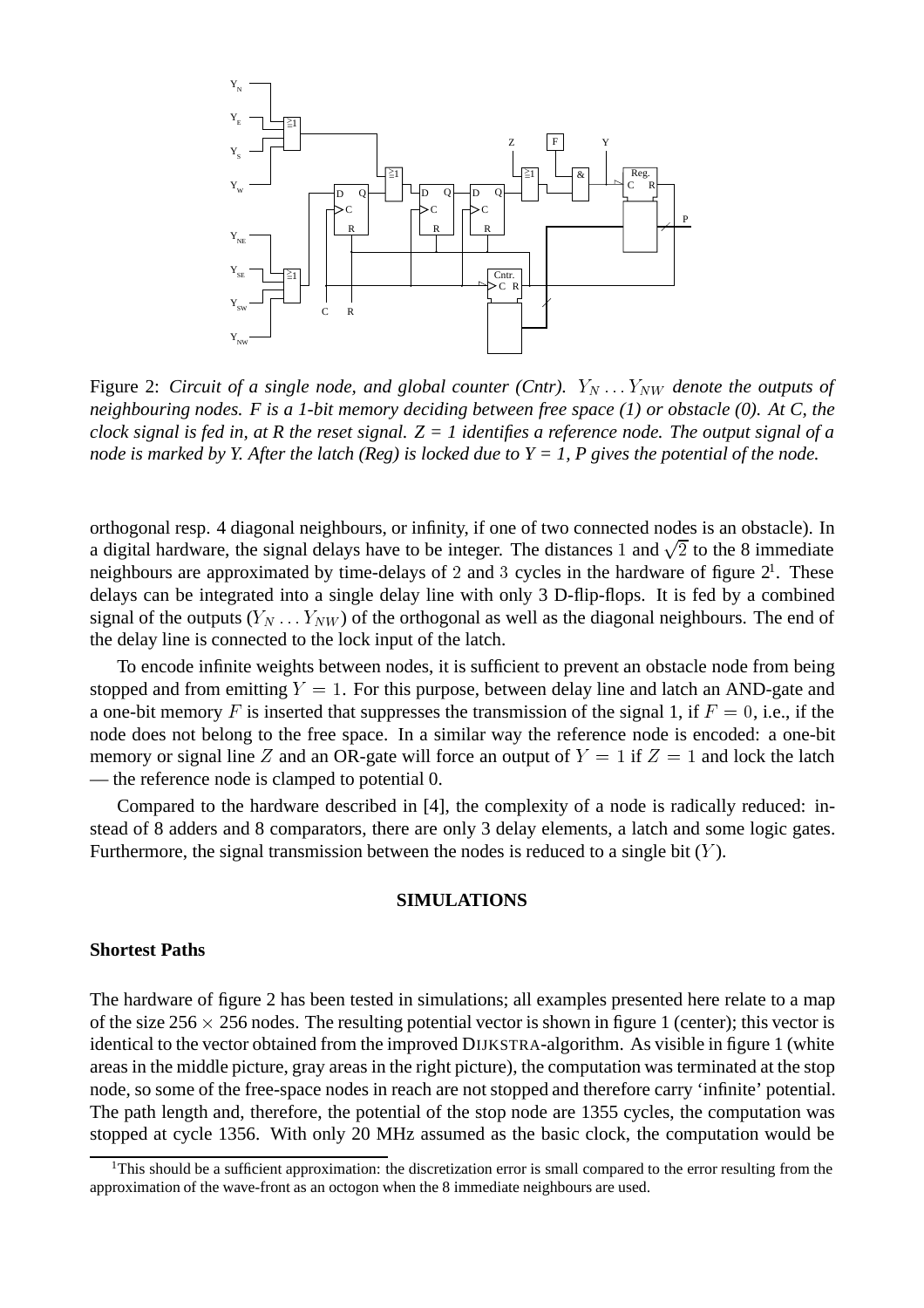completed within 68  $\mu$ s. The improved DIJKSTRA-algorithm coded in C and executed on a 133 MHz Pentium PC takes approx. 63 ms, resulting in a speedup of approx. 1000.

### **Safe Paths**

Another possible application of the hardware is the computation of 'safe' paths running in safe distance from obstacles. For that purpose, the  $Z$  input in figure 2 has to be realized as a one-bit memory. All nodes are assigned  $F = 1$  to mark them as part of the free space, and all obstacle nodes have  $Z = 1$ . The potentials  $p_i^d$  obtained from this computation can be interpreted as the distance to the nearest obstacle; see figure 3 (left). The computation can be terminated at a cycle corresponding to the maximal distance in an empty map (length of the diagonal line), which is 768 resp. 38  $\mu$ s with 20 MHz for the example map.



Figure 3: *Left: Potential vector p<sup>d</sup> obtained for reference points at all obstacles, potential* 0 is black. Center: Skeleton computed with a local algorithm from potential vector  $p^d$ . Right: Safe path calculated from  $p^t$  and  $p^d$ .

There are several possible ways to incorporate both this potential vector  $p^d$  and the vector  $p^t$ obtained for the reference node  $z$  at the target position in a tracking procedure for safe paths. Fast local methods, that can be restricted to the first few steps of a path without the need to compute the complete path, should be preferred, because deviations from the path as well as the availability of new sensor data will require a recomputation anyway. The simple method used here searches for a node with maximal distance to an obstacle among all neighbouring nodes, that are nearer to the reference node  $z$  than the current path node  $i$ :

$$
\hat{p}_i^d = \max_{j \in \Pi_i'} \{p_j^d\}, \ \ \Pi_i' = \{k \in \Pi_i : p_k^t < p_i^t\} \tag{4}
$$

Then, in a second pass, among the neighbours having the maximal obstacle distance  $\hat{p}_i^d$ , the neighbour with minimal distance to the reference node is identified; this node becomes the next path node  $i'$ :

$$
i' = \arg\min_{j \in \Pi_i''} \{p_j^t\}, \ \ \Pi_i'' = \{k \in \Pi_i' : p_k^d = \hat{p}_i^d\} \tag{5}
$$

The resulting path is shown in figure 3 (right). In contrast to artificial potential fields (that also consider the distance to obstacles) it is guaranteed, that a safe path to the reference node can be found, as long as the reference node is reachable from the initial node.

Another possible application of the method is to compute a kind of 'skeleton' of the map (similar to the generalized Voronoi diagram [6, 8]); see figure 3 (center). This can be achieved by a purely local procedure (involving only the  $5 \times 5$  neighbourhood of a node) that detects all points at the 'crest' of the potential vector  $p^d$ .